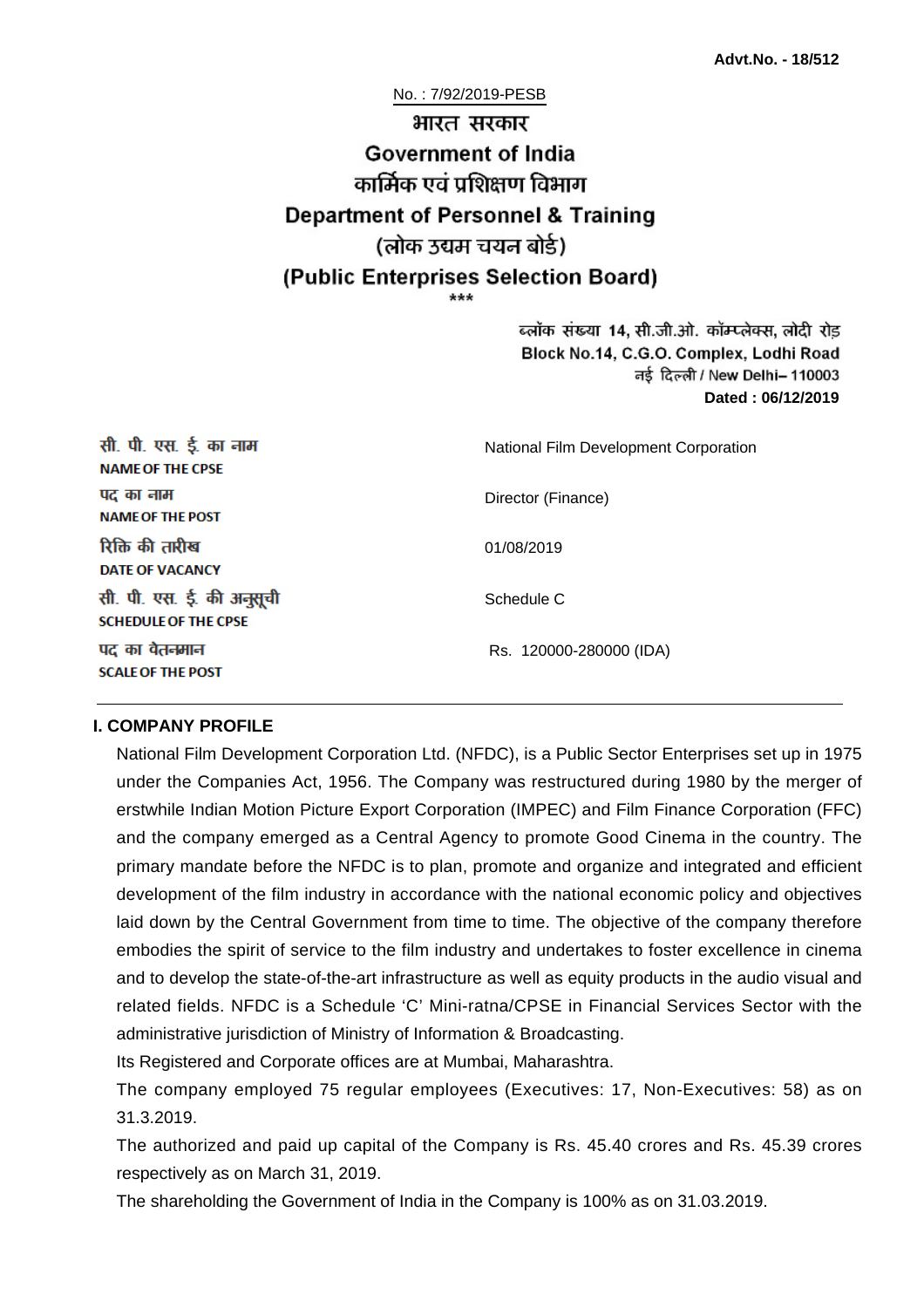### **II. JOB DESCRIPTION AND RESPONSIBILITIES**

Director (Finance) is a member of Board of Directors and reports to Managing Director. He/she is overall in charge of finance and accounts of the organization, and is responsible for evolving and formulating policies relating to finance and accounts as well as implementation.

#### **III. ELIGIBILITY**

**1. AGE :** On the date of occurrence of vacancy (DOV)

| Age of superannuation 60 years |                                                                                                |                |                                                                                                |
|--------------------------------|------------------------------------------------------------------------------------------------|----------------|------------------------------------------------------------------------------------------------|
| <b>Internal</b>                |                                                                                                |                | <b>Others</b>                                                                                  |
| <b>Minimum</b>                 | <b>Maximum</b>                                                                                 | <b>Minimum</b> | <b>Maximum</b>                                                                                 |
| 40                             | 2 years of residual service as<br>on the date of vacancy w.r.t.<br>the date of superannuation. | 40             | 3 years of residual service as<br>on the date of vacancy w.r.t.<br>the date of superannuation. |

### **2. EMPLOYMENT STATUS:**

The applicant must, on the date of application, as well as on the date of interview, be employed in a regular capacity – and **not** in a contractual/ad-hoc capacity – in one of the followings:-

(a) Central Public Sector Enterprise (CPSE) (including a full-time functional Director in the Board of a CPSE);

- (b) Central Government including the Armed Forces of the Union and All India Services;
- (c) State Public Sector Enterprise (SPSE) where the annual turnover is \***Rs 500 crore or more**;
- (d) Private Sector in company where the annual turnover is **\*Rs 500 crore or more**.

(\* The average audited annual turnover of three financial years preceding the calendar year in which the post is advertised shall be considered for applying the approved limits)

# **3. QUALIFICATION:**

(i) The applicant should be a Chartered Accountant or Cost Accountant or a full time MBA/PGDM course with good academic record from a recognized University/Institution.

(ii) Officers of Organized Group 'A' Accounts Services [i.e. Indian Audit and Accounts Service, Indian Defence Accounts Service, Indian Railway Accounts Service, Indian Civil Accounts Service, Indian P&T Accounts & Finance Service and Indian Cost Accounts Service] working in the appropriate level are exempted from these educational qualifications.

(iii) Further, applicants from the Central Govt./Armed Forces of the Union/All India Services, will also be exempted from the educational qualifications as per (i) above provided the applicants have 'the relevant experience' as mentioned in Para 4(iii) below.

In respect of applicants from Organized Group 'A' Accounts Services/Central Government/Armed Forces of the Union/All India Services, Chartered Accountant/Cost Accountant/MBA/PGDM will be a desirable educational qualification.

### **4. EXPERIENCE:**

(i) The applicant should have at least five years of cumulative experience at a senior level during the last ten years in the area of Corporate Financial Management/ Corporate Accounts in an organization of repute.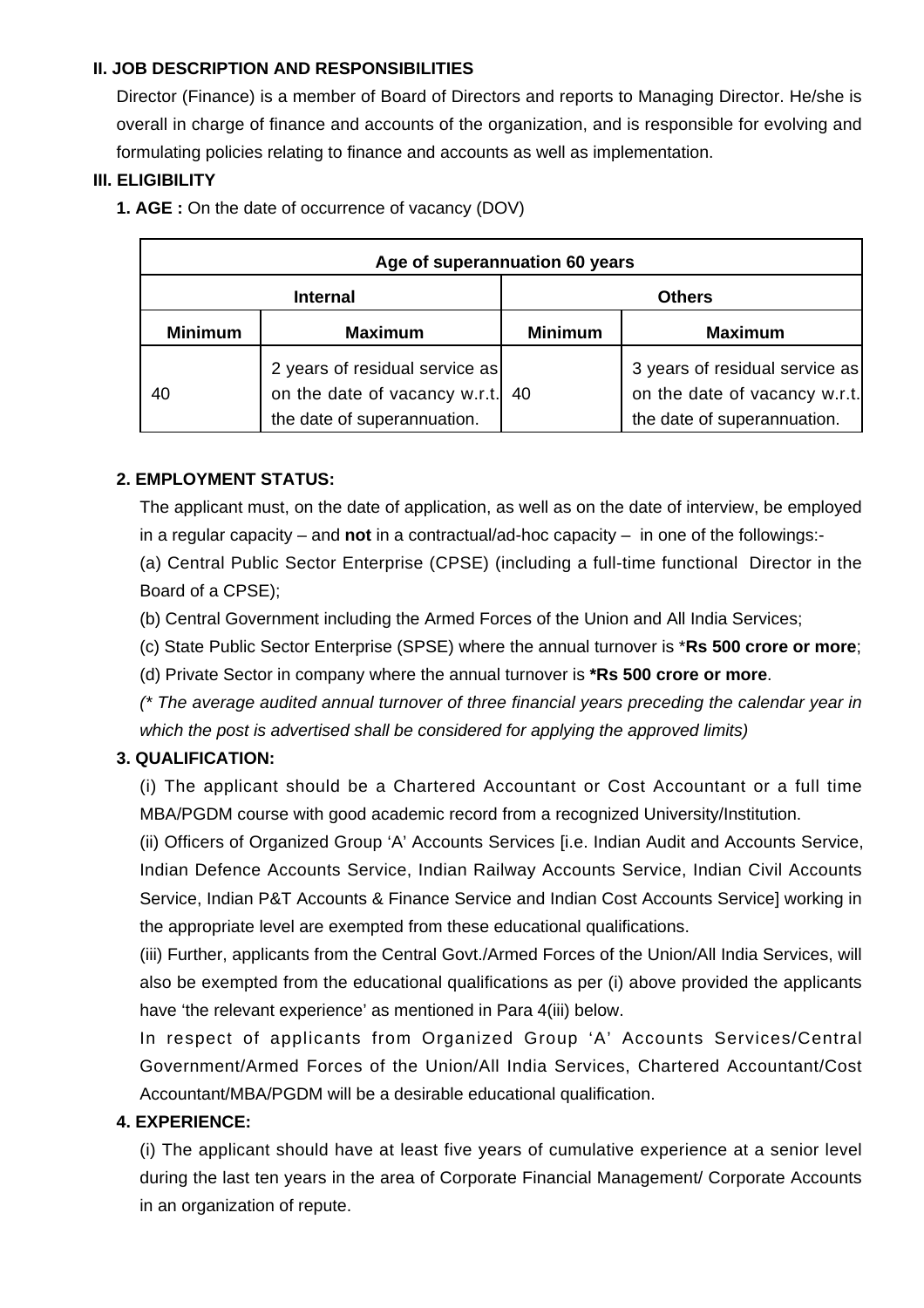(ii) Applicants from Organized Group 'A' Accounts Services should have at least five years cumulative experience at a senior level during the last ten years in the area of Corporate Financial Management/ Corporate Accounts.

(iii) 'The relevant experience' in respect of applicants from Central Government/Armed Forces of the Union/All India Services would include at least seven years of cumulative experience at a senior level during the last ten years in the area of Corporate Financial Management/ Corporate Accounts.

## **5. PAY SCALE/ RANK/ LEVEL:**

**The minimum length of service required in the eligible scale/rank/level will be one year for internal candidates, and two years for others as on the date of vacancy.**

**(a) Applicants from CPSEs** should be working in the following or a higher pay scale:

### **Eligible Scale of Pay**

- (i) Rs. 5550-6870 (IDA) Pre 01/01/1992
- (ii) Rs. 7500-9900 (IDA) Post 01/01/1992
- (iii) Rs. 17500-22300 (IDA) Post 01/01/1997
- (iv) Rs. 36600-62000 (IDA) Post 01/01/2007
- (v) Rs. 90000-240000 (IDA) Post 01/01/2017
- (vi) Rs. 12000-16500 (CDA) Pre-revised
- (vii) Rs. 15600-39100 + GP 7600 (CDA)
- (viii) Rs. 78800-209200 (Level 12) CDA
- **(b)**

**(i) Applicants from Central Govt. / All India Services** should be holding a post of the level of Deputy Secretary in Govt. of India or carrying equivalent scale of pay.

**(ii) Applicants from the Armed forces of the Union** should be holding a post of the level of Lieutenant Colonel in the Army or equivalent rank in Navy/Air Force.

**(c)**

 **Applicants from State Public Sector Enterprises/ Private Sector** should be working at Board level position or at least a post of the level immediately below the Board level.

# **6. CONDITION OF IMMEDIATE ABSORPTION FOR CENTRAL GOVERNMENT OFFICERS**

Central Government Officers, including those of the Armed Forces of the Union and the All India Services, will be eligible for consideration only on immediate absorption basis.

#### **IV. DURATION OF APPOINTMENT**

The appointment shall be for a period of five years from the date of joining or upto the date of superannuation or until further orders, whichever is earlier.

# **V. SUBMISSION OF APPLICATIONS**

All applicants should send their applications as per the format .

**1**. The applicants should submit their applications through proper channel as follows:

(a) Government Officers, including those of the Armed Forces of the Union and All India Services: through Cadre Controlling authority;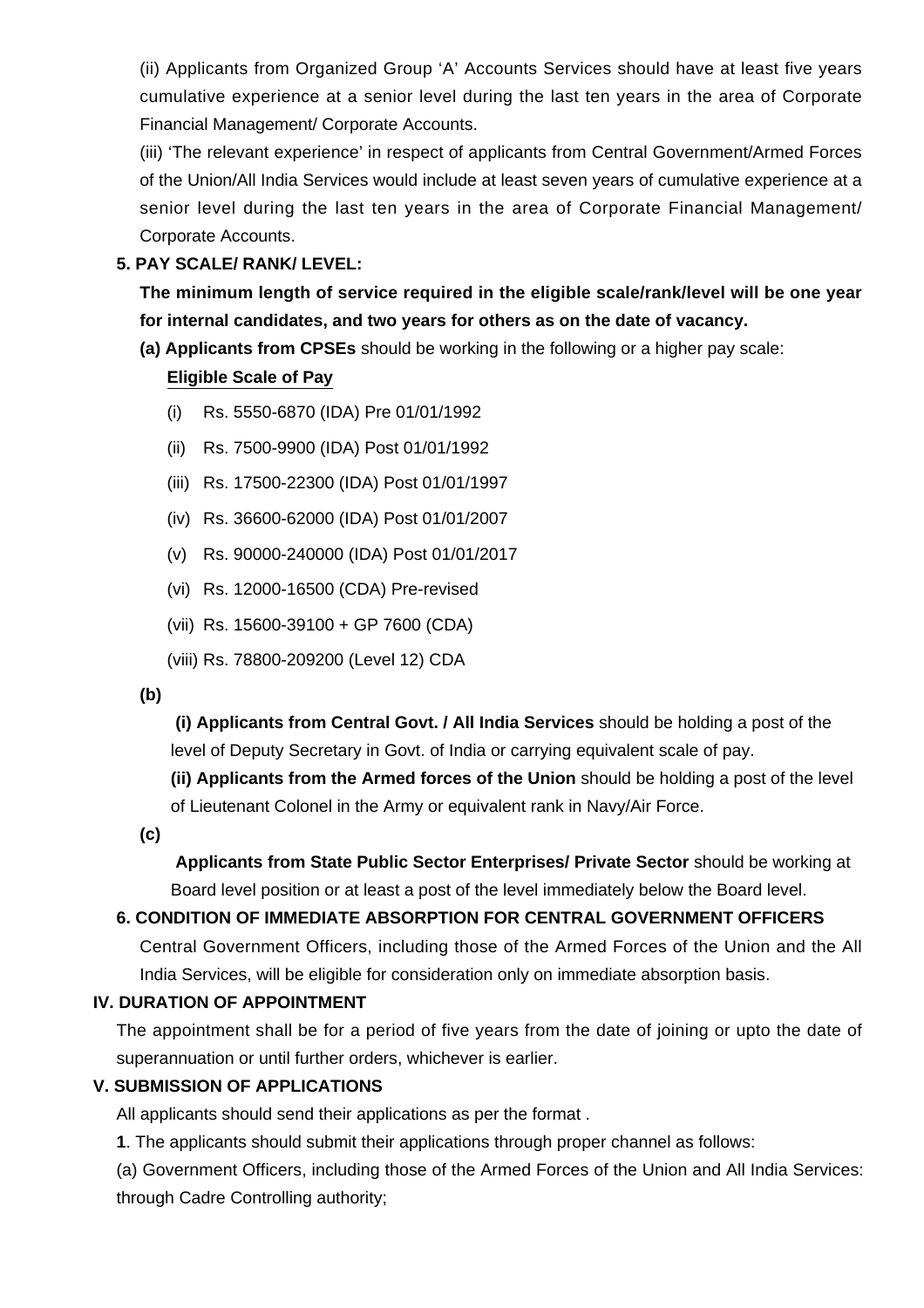(b) CMDs/MDs/Functional Directors in CPSE: through the concerned Administrative Ministry;

(c) Below Board level in CPSE: through the concerned CPSE;

(d) CMDs/MDs/Functional Directors in State PSE: through the concerned Administrative Secretary and Cadre Controlling Authority, if any, of the State Government;

(e) Below Board level in SPSE: through the concerned SPSE;

(f) Private Sector: directly to the PESB.

**2.** Applicants from Private Sector must submit the following documents along with the application form:

(a) Annual Reports of the Company in which currently working for the 3 financial years preceding the calendar year in which the post is advertised (please provide URL or attach/enclose copies);

(b) Whether the company is listed or not; if yes, the documentary proof (please provide URL or attach/enclose copies);

(c) Evidence of working at Board level or at least a post of the level immediately below the Board level;

(d) Self-attested copies of documents in support of age and qualifications;

(e) Relevant Jobs handled in the past with details.

### **VI. UNDERTAKING BY THE APPLICANT**

An applicant has to give an undertaking as a part of the application that he/she will join the post, if selected. If an applicant does not give such undertaking, the application would be rejected.

**1. For candidates from Central Government/Armed Forces of the Union/ All India Services**

(a) The appointment is on immediate absorption basis.

(b) If a candidate conveys his/her unwillingness to join after the interview is held, he/she would be debarred for a period of two years from the date of interview, for being considered for a Board level post in any CPSE.

(c) Further, if a candidate conveys his/her unwillingness to join after the issue of offer of appointment, he/she would be debarred for a period of two years from the date of offer of appointment for being considered for a Board level post in any CPSE.

#### **2. For candidates from CPSE**

a. If a candidate conveys his/her unwillingness to join after the interview is held, he/she would be debarred for a period of two years from the date of interview, for being considered for a Board level post in any CPSE other than the one to which the candidate belongs.

b. Further, if a candidate conveys his/her unwillingness to join after the issue of offer of appointment, he/she would be debarred for a period of two years from the date of offer of appointment for being considered for a Board level post in any CPSE other than the one to which the candidate belongs.

#### **3. For candidates from SPSE/ Private Sector**

a. If a candidate conveys his/her unwillingness to join after the interview is held, he/she would be debarred for a period of two years from the date of interview, for being considered for a Board level post in any CPSE.

b. Further, if a candidate conveys his/her unwillingness to join after the issue of offer of appointment, he/she would be debarred for a period of two years from the date of offer of appointment for being considered for a Board level post in any CPSE.